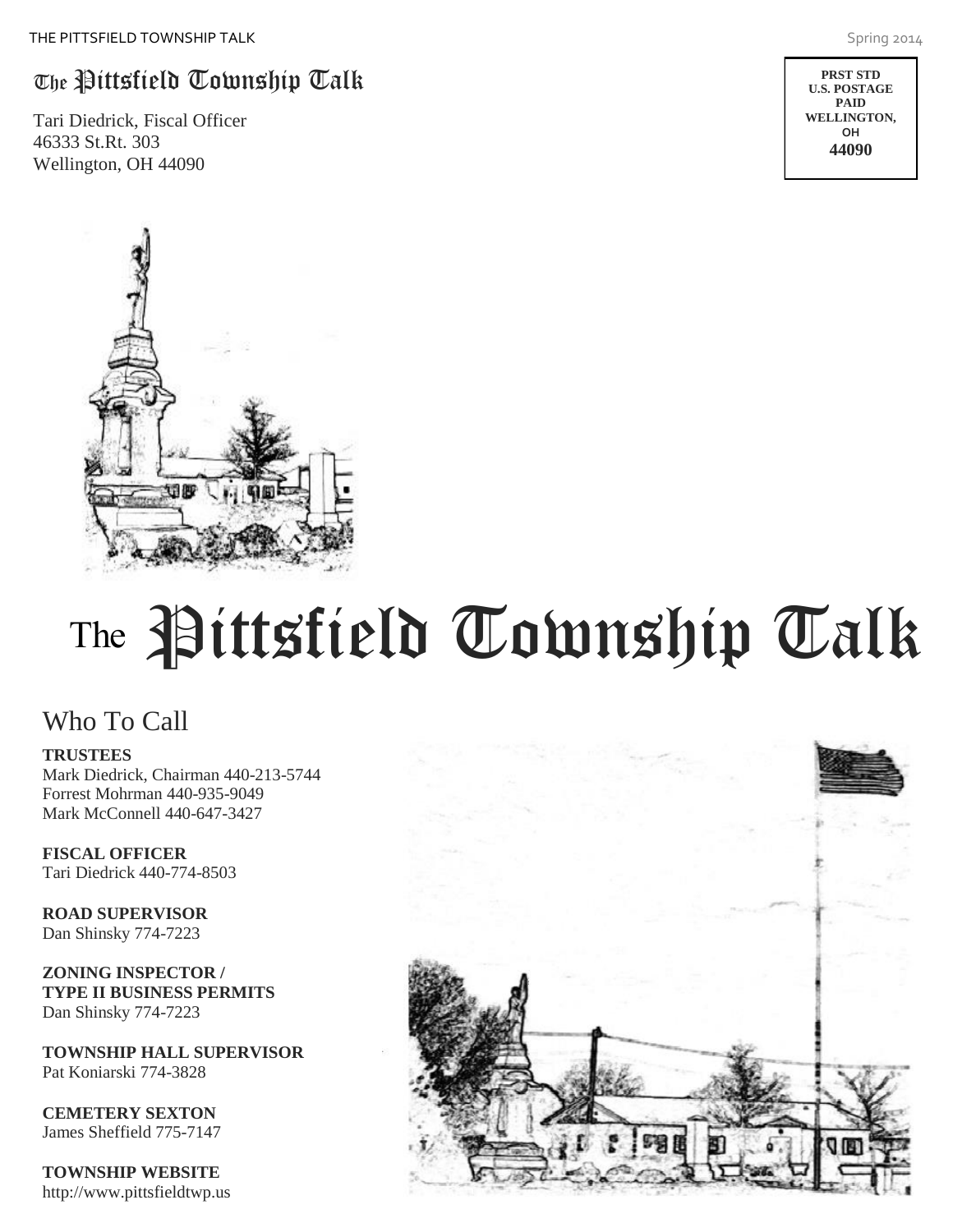**Wellington Fire District By Chief Mike Wetherbee** 

#### **Senate Bill 106**

Senate Bill 106 (Sen. Schaffer,  $31<sup>st</sup>$  District) was introduced to the Senate Transportation Committee



on June 11, 2013. The Bill proposes stiffer penalties for motorists who choose to ignore road closed signage and proceed into high water, thus requiring the assistance of emergency services to be rescued. The Bill would allow for "Civil Fines" up to \$2000 to be paid directly to the agencies performing rescue and recovery services. SB106 was introduced in part due to the tragic loss of Rescue Diver Allen "Buz" Anderson as he attempted to rescue two teens stranded in swift-moving flood waters on June 22, 2006.

SB106, backed by the Emergency Management Association of Ohio, and the Ohio Fire Chiefs, has gained momentum, passing in the State Senate unanimously. The Bill moved to the House Transportation, Public Safety, and Homeland Security Committee where it also passed with ease. The final step now is passage on the floor of the State House of Representatives. If the Bill passes through the House, it would hopefully be signed by Governor Kasich before the end of the year. Wellington Fire Chief Mike Wetherbee, who traveled to Columbus to provide proponent testimony for SB106 before the Senate and House Committees, is also pleased that a petition to name the legislation after Diver Allen H. Anderson was also approved.

#### **Wellington Fire adds to roster, District's first female**

After the retirements of several veteran firefighters, and low roster numbers, the District's roster is again strong. The loss of seven members and 136 years of experience has been replaced by the hiring of eight personnel in the last two years. In late 2012, the district hired Ken Knapp 23, Mike Standen 30, and Tim Standen 25, all of Wellington. These three have completed all their required training to this point and have performed to our expectations.

In September of 2013, the district hired Jason Dumke 25, Melissa Fuquay 24, Tyler Honoshofsky 21, Justen Tripp 26, and Steven Garn 22, all of Wellington. These five individuals have completed an immense amount of training in just their first six months, all achieving Firefighter I status and completing the Emergency Medical Responder course, for a total of nearly 200 hours of training each. It should be noted that Firefighter Honoshofsky is a third generation firefighter. His grandfather and father served a combined 25 years on the department.

After 133 years in existence, the Wellington Fire Department has hired its first female firefighter. Melissa Fuquay broke the gender barrier in September of 2013. Ms. Fuquay so far has exhibited everything we expect of our firefighters. She has performed very well on fire scenes and is continually proving herself. The transition has been very smooth and we are very pleased to have her. This younger generation adds youth to our fire district, which at this time exhibits an average age of 40 years old, and an average of nearly 14 years of service per member. The District is appreciative for the support from our citizens, and is always striving to perform to the level of service that should be expected.

#### **Need Police, Fire, or Ambulance?**

Help these agencies find you quicker and easier by displaying your address on a green reflective address sign. These signs are offered **free of charge** by the Wellington Fire District and South Lorain County Ambulance District to residences within their jurisdictions. These areas include the Villages of Wellington and Rochester, and the Townships of Wellington, Rochester, Brighton, Huntington, Penfield, and Pittsfield. Simply call the fire station (440-647-2245) or the Ambulance headquarters (440-647-5803) and arrange to pick up your address sign.

#### **Lorain County Sheriff's Office**

**By Deputy Robert Vansant** 

#### **Family Emergency Scams**

Scammers may pose as relatives or friends, calling or sending messages to urge you to wire money immediately. They'll say they need cash to help with an emergency – like getting out of jail, paying a hospital bill, or needing to leave a foreign country. Their goal is to trick you into sending money before you realize it's a scam.

#### **Verify an Emergency**

If someone calls or sends a message claiming to be a family member or a friend desperate for money:

- Resist the urge to act immediately, no matter how dramatic the story is.
- Verify the person's identity by asking questions that a stranger couldn't possibly answer.
- Call a phone number for your family member or friend that you know to be genuine.
- Check the story out with someone else in your family or circle of friends, even if you've been told to keep it a secret.
- Don't wire money or send a check or money order by overnight delivery or courier.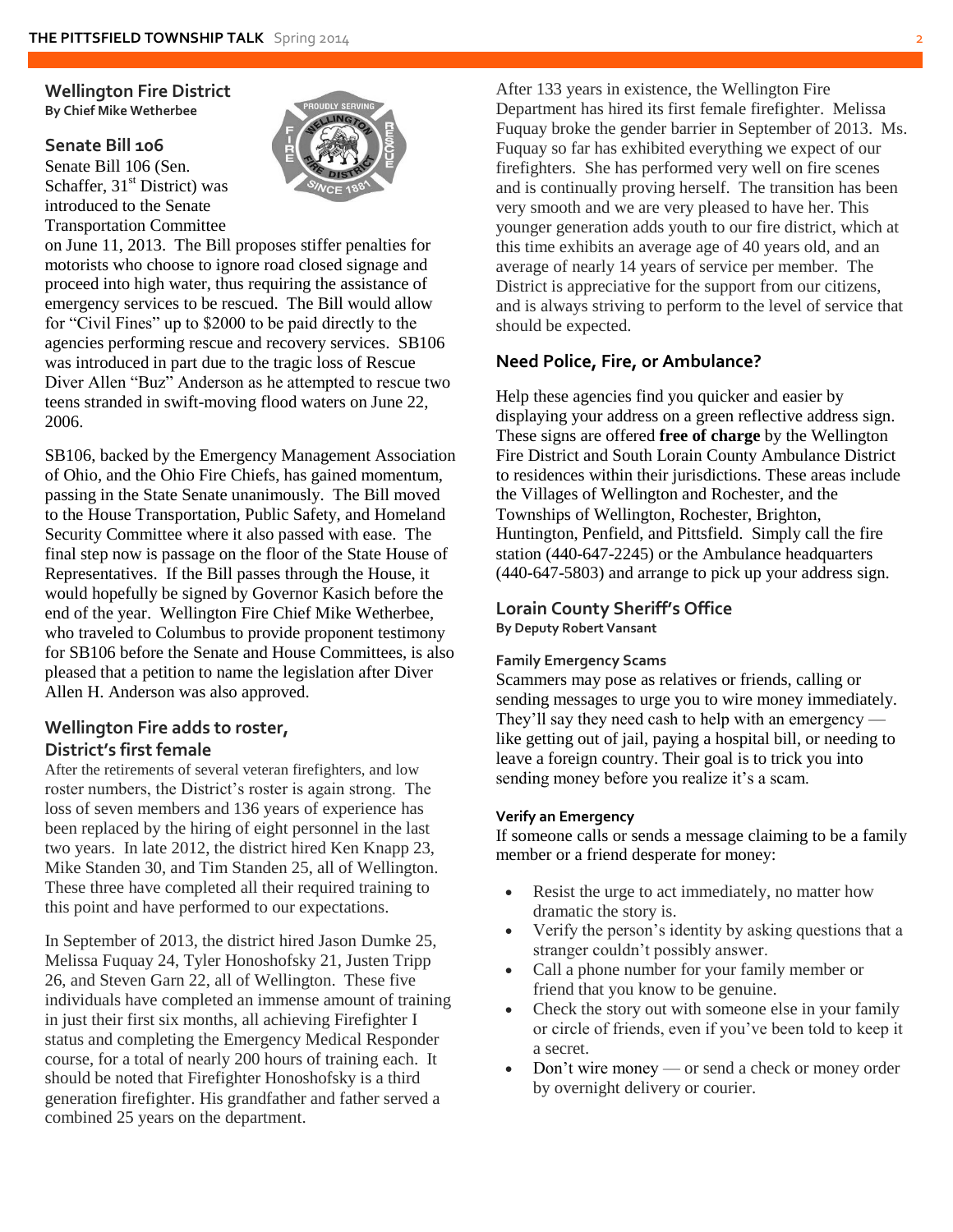- Report possible fraud at ftc.gov/complaint or by calling 1-877-FTC-HELP.
- Report to the Lorain County Sheriff's Office by calling 440-329-3710 or 440-323-1212

#### **Scammers Use Tricks**

#### *They impersonate your loved one convincingly.*

It's surprisingly easy for a scam artist to impersonate someone. Social networking sites make it easier than ever to sleuth out personal and family information. Scammers also could hack into the e-mail account of someone you know. To make their story seem legitimate, they may involve another crook who claims to be an authority figure, like a lawyer or police officer.

#### *They play on your emotions*.

Scammers are banking on your love and concern to outweigh your skepticism. In one version of this scam, con artists impersonate grandchildren in distress to trick concerned grandparents into sending money. Sometimes, this is called a "Grandparent Scam."

#### *They swear you to secrecy.*

Con artists may insist that you keep their request for money confidential – to keep you from checking out their story and identifying them as imposters. Victims of this scam often don't realize they've been tricked until days later, when they speak to their actual family member or friend who knows nothing about the "emergency." By then, the money they sent can't be recovered.

#### *They insist that you wire money right away.*

Scammers pressure people into wiring money because it's like sending cash – once it's gone, you can't trace it or get it back. Imposters encourage using money transfer services so they can get your money before you realize you've been scammed.

#### **Report Scams**

If you believe you've responded to a scam, file a complaint with:

- the [FTC](http://www.consumer.ftc.gov/articles/0341-file-complaint-ftc)
- your [state Attorney General](http://www.naag.org/current-attorneys-general.php)
- Lorain County Sheriff's Office



#### **Crimewatch Digital Security Light Emergency Beacon 911 Flasher System Application available on the Pittsfield Township website at: [www.pittsfieldtwp.us](http://www.pittsfieldtwp.us/)**

#### **Free to the following Lorain County Residents:**

Elderly Residents Resident Living Alone Special Need/Medical Condition Family Member with special need or medical conditions Resident with very young children

Scare away prowlers or to signal you neighbors for help the Crimewatch Digital Security Light allows any regular light to be used two ways. One as a normal light just flip the switch on once in the normal way. Two as a flashing light just flick the switch on twice in rapid succession to activate. The Crimewatch Digital Security Light adapter installs in seconds just like a regular light bulb works with all regular bulbs, lamps and switches. You can also use it to scare away prowlers or to signal you neighbors for help. Most importantly, it will save response time by helping emergency vehicles find your home quickly. The 911 Flash-Lite is supported by Police, Fire, EMS and Rescue organizations of Lorain County.

Crimewatch Digital Security Lights are available at the Lorain County Sheriff's Office 9896 Murray Ridge Road Elyria Phone: 440-329-3709

#### **Central Lorain County Ambulance District**

As a tax payer supported agency, residents of the districts including Pittsfield Township for an initial emergency run will not exceed \$50.00 after insurance. Please consider there are various circumstances outside the basic emergency run that may increase the cost. If you have any questions please you may contact your Trustee Mark McConnell (Appointed Representative for Pittsfield Township).

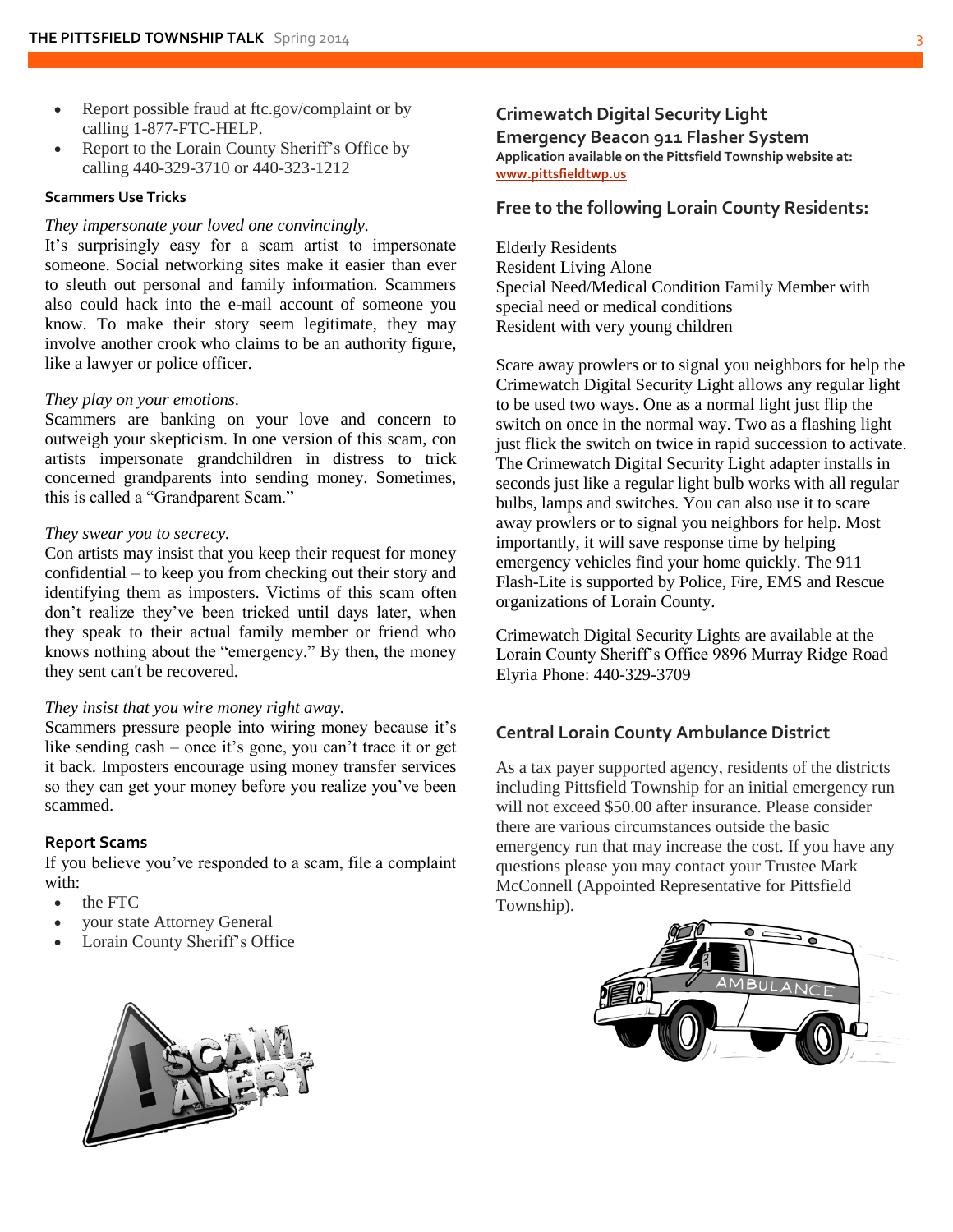#### **Pride Day May 17, 2014**

As part of the Great American Cleanup sponsored by Keep America Beautiful this year's Pride Day will be held on May  $17<sup>th</sup>$  from 9:00AM to Noon. If you would like to volunteer or donate to the Pittsfield Township's Pride Day please contact your Trustees.



#### **Dumpster Day May 17, 2014**

Dumpster Day, May 17th from 8:00 am to 12:00 Noon at the Town Hall, Pittsfield Township Residents Only, Accept large items, no hazardous items, no tires, no liquids, no oils, no appliances with Freon.



**New Zoning on Ponds/Lagoons**

Adopted January 13, 2014- No Pond, Lagoon, Impounded area or Storage Vessel shall be constructed or use to store sewage, industrial waste, or human waste, treated or untreated in a residential, agricultural, or business district. Except for waste generated on premise either human, animal, or industrial. This prohibition shall not apply to sanitary units approved by the Lorain County Board of Health or other agency with authority to approve sanitary unit installations. A conditional use permit for such use may be issued to accordance with the standards set forth in Chapter 5 of the Zoning Resolution. (Page 75, Chapter 4-5 Section A)

#### **Lorain County Metropolitan Park- Splash Zone**

The Pittsfield Township Trustees have negotiated an arrangement with the Lorain County Metropolitan Park District to provide reduced membership rates for township residents to the park district's Splash Zone facility on Hamilton Street in Oberlin. For an annual fee of \$5,000 paid by the township, the park district will provide a 50% reduction to their various membership fees. Specifically, the following fee schedule will be applicable to Pittsfield Township residents:

**Monthly individual = \$17.50 Quarterly individual = \$36.00 Yearly individual = \$132.00 Yearly family of four = \$330.00** 



**The daily rate of \$7.00 per person will not be adjusted as a result of this agreement.** 

It will be necessary for anyone applying for a discounted membership to show proof of residency in Pittsfield Township. A utility bill showing your name and address or driver's license should be all that is necessary since the township will provide the Splash Zone staff with information indicating what addresses fall within township boundaries.

The Trustees hope that many of you will find this program a real benefit for your families. Adult members enjoy use of a large, heated indoor pool as well as a variety of fitness equipment. Member discounts are available for several programs including water aerobics and swim lessons for adults and children.

Splash Zone is located at 95 West Hamilton Street at route 58 in Oberlin. For more information call 440-774-5059, or visit [www.loraincountymetroparks.com](http://www.loraincountymetroparks.com/)

#### **Rumpke Waste & Recycling Services Memorial Day: Monday, May 26, 2014 (Week of May 25-31)**

Service will not occur on Monday, May 26, and service will be delayed one day during the rest of the week (e.g. Monday will move to Tuesday, and Tuesday will move to Wednesday, and so forth) Rumpke will return to its regular collection schedule the following week.

#### **Large Item Pick Up**

Please contact Rumpke at least 24 hours before your regularly scheduled collection to request a large item pickup for acceptable large items, and/or excessive amounts of trash. Television sets cannot exceed 32 inches for curbside pick-up. Any mattress or upholstered furniture that may be contaminated with bedbugs must be encased in disposable plastic for removal. Additional fees may apply.

Rumpke Customer Service 1-800-828-8171

**Yard Waste-Large Item Pick-Up Only** 

Residents are able to place bulk out one time per month included in their rate, if they place yard waste out, it will be treated as bulk. If you place material out more than once per month, it will be counted as bulk on their invoice.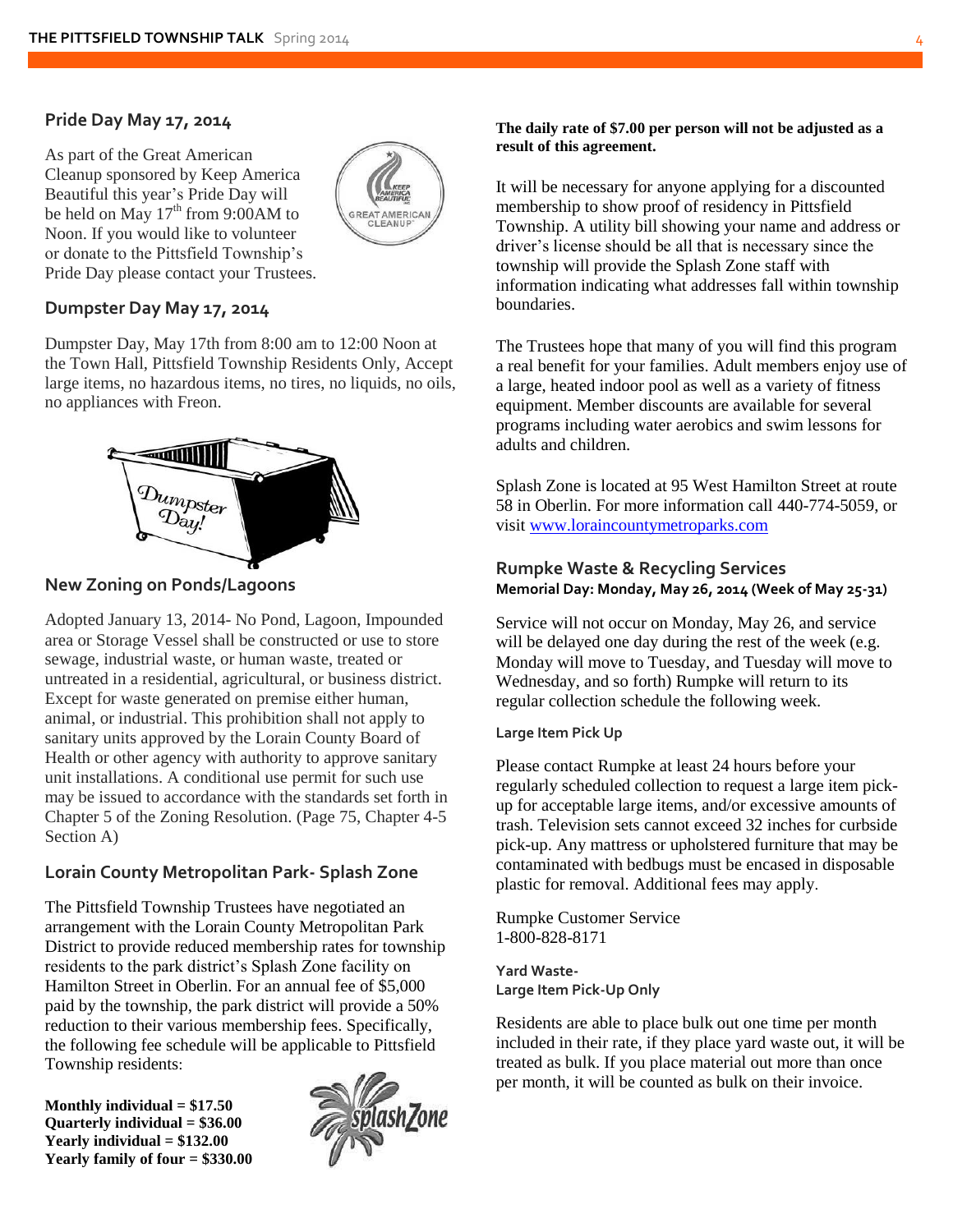#### **Curbside Recycle Collection**

While the full list of acceptable materials may vary slightly residents can typically recycle the following:

- Glass Bottles & Jars (all colors)
- Metal Cans: Aluminum cans, steel cans and lids, empty aerosol cans with the lids and tips removed
- Plastic Bottles (empty, crush, reattach lid): Bottles and jugs that have a small mouth and wider base, such as milk jugs, soda bottles, laundry detergent bottles, water bottles, shampoo bottles and contact solution bottles
- Paper: newspaper, magazines, cardboard, mixed office paper and envelopes, paperboard (cereal boxes), pizza boxes free of food debris and grease, telephone books and catalogs
- Cartons: food and beverage cartons, such as milk, juice, soup, wine, broth and other cartons.

#### **Recycling Tips**

- Mix all items together no separation required
- Empty all bottles, jugs and cans
- No need to remove labels
- For plastic bottles, empty, crush and reattach lids
- For cartons, remove plastic caps and straws
- NEVER place medical sharps or needles in the recycling
- DON'T use plastic bags

#### **NOT for Recycling**

No garbage, food, yard waste, plastic bags, needles, syringes, electronics, buckets, butter tubs, light bulbs, drinking glasses, ceramics, batteries, pots, pans, and scrap metal

#### **Spring Cleaning- Waste Disposal & Shredding Lorain County Solid Waste District**

Spring is in the air! If you have Household Hazardous Waste you need to dispose of the Lorain County Solid Waste Management Collection Center is located at 540 South Abbe Road Elyria- for more information please call 800-449-5463.



The center is open 12PM-6PM Monday & Wednesday, & 9AM- 6PM Saturday. You must have a Lorain County Driver's license.

### **Shred Day & Food Drive-October 18 th 2014 from 9AM- 12PM**

Need to shred old documents? Residents will be able to bring their documents to the collection Center's parking lot and have them shredded for free on-site. Free to Lorain County residents- bring ID. Limit 5 boxes or 5 blue grocery bags per vehicle. Please do not exit your vehicle when you arrive at the collection center. Collection Center is located at 540 South Abbe Road Elyria. A food drive will also be taking place accepting non-perishable food items for Second Harvest Food Bank.

#### **Common Courtesy- Noise Consideration**

Please be considerate of you neighbors. Barking dogs, construction and farming equipment, amplified musical instruments, and loud parties are examples of noise found in Pittsfield. Understandably, certain noises levels must be tolerated by citizens, however, as a courtesy, notify neighbors prior to starting a job that you anticipate will create noise. Excessive, unnecessary, and/or annoying noise can be inconsiderate, and we ask that you please take your neighbors into inconsideration and limit unnecessary noises.

#### **Primary Election May 6, 2014 What's on the ballot?**

There is one certified statewide ballot issue- State Issue One. Issue One proposed constitutional amendment is to fund public infrastructure capital improvements by permitting the issuance of general obligation bonds.



The purpose of this amendment is to ensure the public health, safety, and welfare, create and preserve jobs, enhance employment opportunities, and improve the economic welfare of the people of Ohio by improving public infrastructure.

The amendment authorizes the State of Ohio to issue general obligation bonds to pay for or help local governments pay for public infrastructure capital improvements. Projects would be limited to roads and bridges, waste water treatment systems, water supply systems, solid waste disposal facilities, and storm water and sanitary collection, storage, and treatment facilities, including real property or interests in real property, facilities and equipment related or incidental thereto, and the cost of acquisition, construction, reconstruction, expansion, improvement, planning and equipping.

Issue One extends the program 10 more years, authorizing \$1.87 billion in infrastructure aid for local governments. No increase in taxes. Funds to repay Issue One are already built into planning for future state budgets.

For more information on Issue One please visit: [www.Strong-Ohio.com](http://www.strong-ohio.com/)

**Pittsfield Township Zoning Board Meeting 7PM at Town Hall**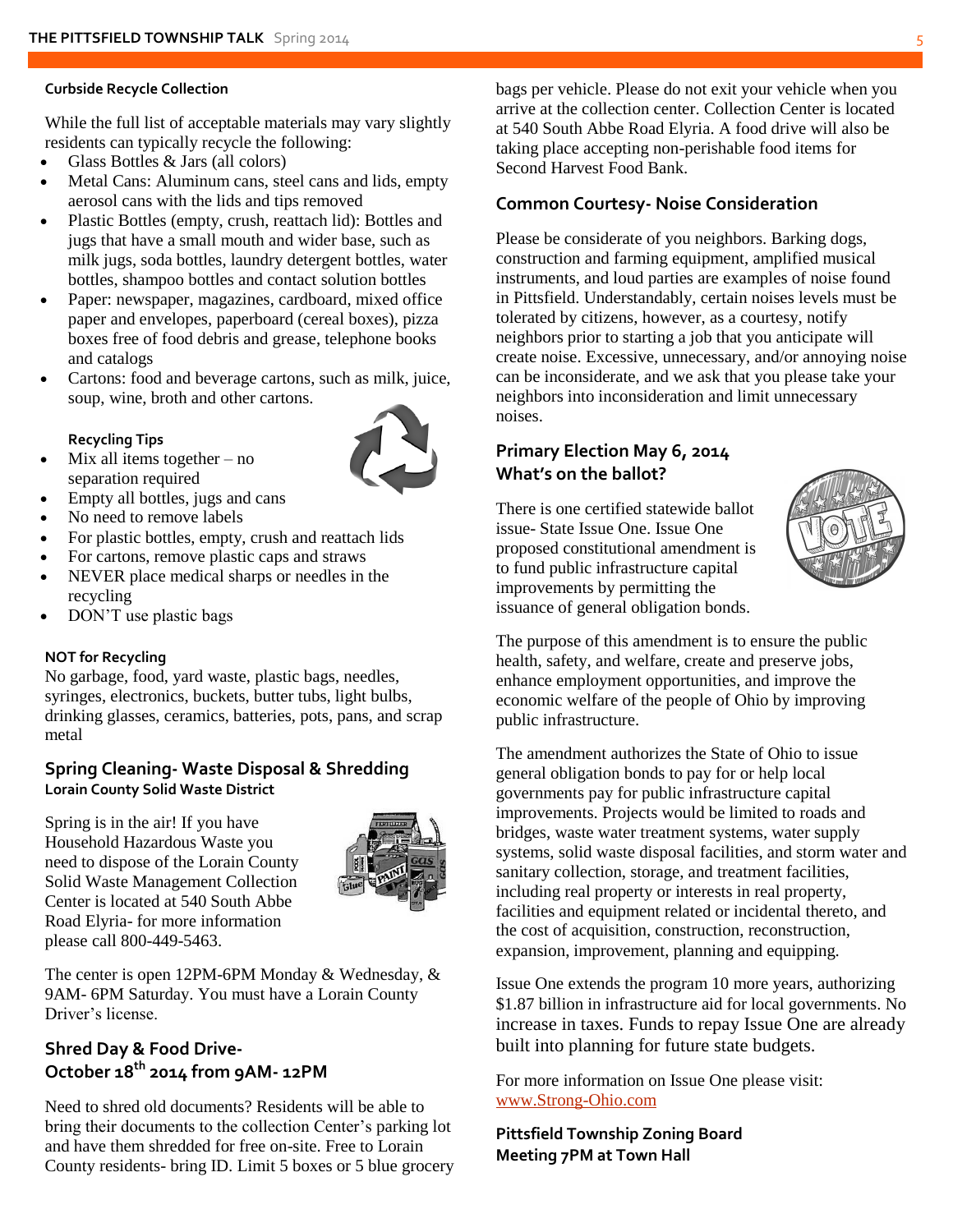#### **The dates of the 2014 Zoning Board meetings are as follows:**

April 14, 2014 December 8, 2014 July 14, 2014 January 12, 2015 October 13, 2014

#### **Pittsfield Township Zoning Board Members**

Gene Mullins Chris Jordan Alan Haines William Forthofer Charles Copp IV Dave Mull

#### **Zoning Appeals Board**

Walt Bredel **Rita Waltz** 

Mark Hess Charles Harmon Bert Latran Bryce Brown

#### **PITTSFIELD TOWNSHIP HISTORICAL SOCIETY By Ralph Hayes**

#### **School House Restoration**

Our School House Restoration project is moving along (literally). As most of you probably already know, our historic Pittsfield Township one-room school house has been moved to the township park area, awaiting preparation for its permanent location. The restoration process has taken place over the past four years, as funding became available. Most of the exterior work has been completed, so our current priority is to complete the interior, as additional funding becomes available. Anyone interested in contributing to this effort, please contact any of our board members listed below, or by contacting Ralph Hayes at 647-2203.

#### **Community Calendar Sales**

We still have community calendars available for the current year, and a limited supply from the previous two years. The photographs contained in those previous years are great keepsake items. If you are interested, please contact Ralph Hayes at 647-2203.

#### **Membership**

We are currently making an effort to expand our membership base. If you are not a current member, and would like to help us by becoming a member, please contact Ralph Hayes at 647-2203, or any our other current board members. Even if you do not have the time to be actively involved, please consider your membership as an indication of your support of our efforts.

#### **Monthly Meetings**

During the coming months we hope to reintroduce our regular monthly public programs. Recently we have dropped this activity from our schedule because of

low attendance and unavailability of speakers, but in the coming months we hope to improve our efforts in providing these programs. We feel that his activity is an important part of our purpose. Watch the local newspapers for announcements of these upcoming programs. These regularly monthly meetings are held on the 2nd Thursday of each month at 7:00pm in the township hall.

#### **New Board Members**

At our recent Annual Membership meeting two new members were elected to our Board of Directors. We welcome Jennifer Abram, of Hughes Rd., and Bill Mohler, of SR 58. Jen has an avid interest in our township history and the welfare of our community. Bill Mohler has been a longtime resident of the township with ancestors going back to Milton Whitney, an early settler and large landowner of the township. Our other current board members and officers are: Dan Clark, President; Bert Latran Jr. Vice-President; Lynn Youngblood, Secretary; Ralph Hayes, Treasurer; along with Jim Sheffield, Diane Hinkle, and Jeff Sigsworth.

#### **Pittsfield Township Stories/Past Times**

The Pittsfield Township Historical Society is looking to find some interesting Historical Stories regarding Pittsfield Township. If you have a good story from your Elders, Parents, Grand-parents, etc., and would like to see it featured on the Pittsfield Historical Society Web Page, please send to Jenn Abram jm\_abram@yahoo.com or call 419-706-9233.

#### **On the Web**… [www.pittsfieldtwp.us](http://www.pittsfieldtwp.us/)

Pittsfield Township Webmaster Steve Magyar

Pittsfield's website is your information center for the Township. You can find information about people of the township, trustees, fiscal officer, road personal, cemetery sexton, zoning inspector, town hall supervisor as well as boards of zoning appeals and zoning board members. Information about meetings dates and special events are all listed. Approved minutes of trustee meeting are now available on the minute's page. Town hall rental information is now available as well as the contract for rental is available for download. Up to date zoning information is posted to the zoning page-amendments as well the Pittsfield Zoning Resolution. The zoning application is available for download there also. We have provided links on the home page to other public agencies. From time to time a blog page will be up so the residents can post their comments on topic that may affect the township. If you have something you would like to include on the Pittsfield's website please contact the Pittsfield Webmaster, Steve Magyar at [smagyar@pittsfieldtwp.us](mailto:smagyar@pittsfieldtwp.us)